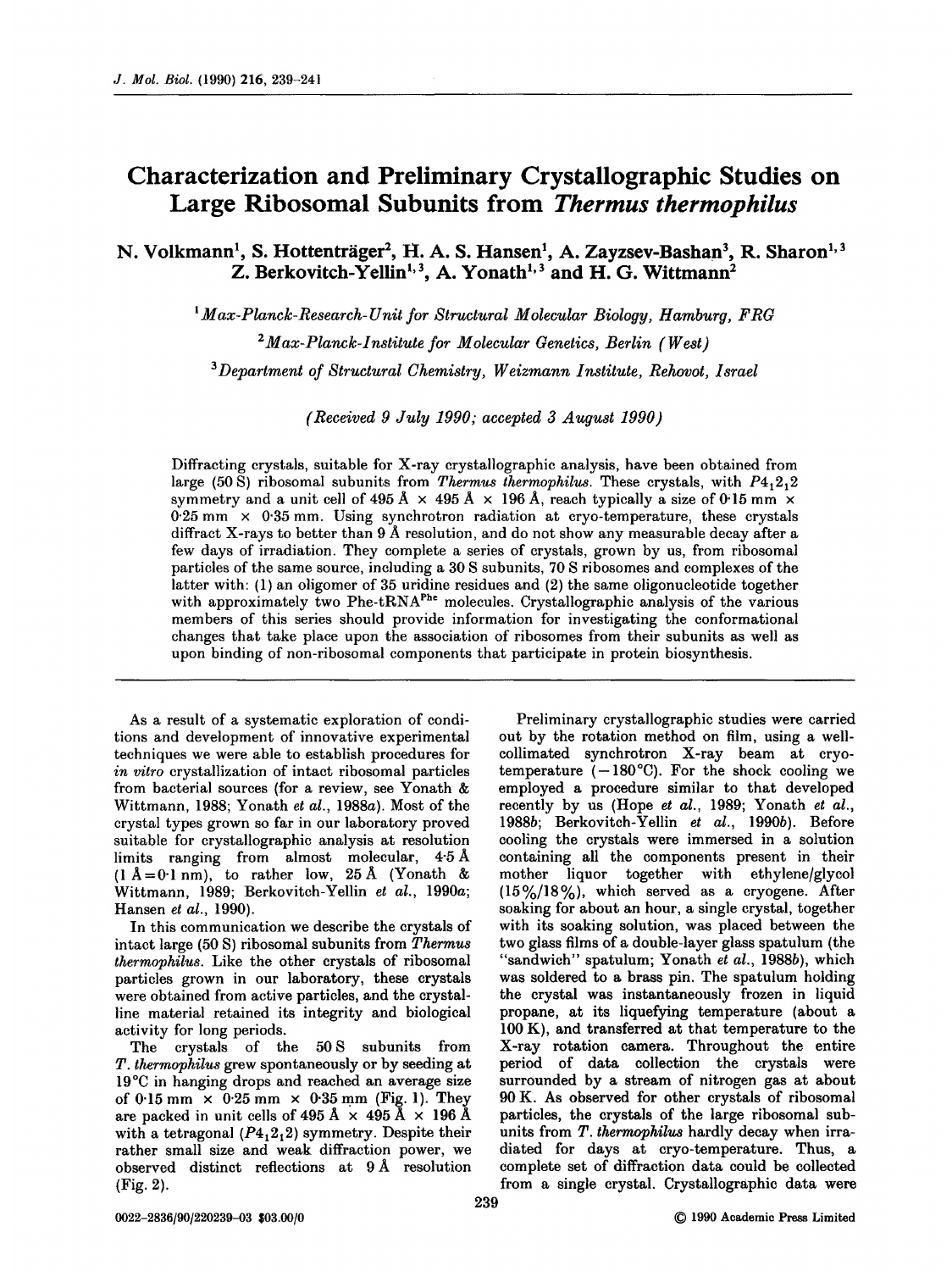

Figure 1. Crystals of 50 S ribosomal subunits from *T. thermophilus* grown within 6 to 12 days by vapor diffusion in hanging drops in Linbro dishes at 19°C from 6 to 8  $\mu$ l of solutions containing 5 mg 50 S subunits/ml, l<sup>1</sup> M-(NH<sub>4</sub>)<sub>2</sub>SO<sub>4</sub>, 0.01 M-magnesium chloride,  $1\%$  polyethylene glycol (6000) and 0.1 M-MES buffer at pH 5.6, which were equilibrated with 1 ml of the reservoir of  $1·6$  M-(NH<sub>4</sub>)<sub>2</sub>SO<sub>4</sub> and all the other components of the drop. Bar represents 0<sup>-1</sup> mm.

collected as a series of rotations of  $1.5^\circ$ . We have measured a total of 7365 reflections, of which 2528 were found to be unique. The  $R_{\text{scal}}^{(0)}$ , a measure of the internal consistency in the observed intensity of symmetry-related reflections, was calculated to be  $10.34\%$  (completeness of  $85\%$ ) for a resolution of 20.4 Å and  $10.77\%$  (completeness of 70%) for 17-8 A.

In fact, these crystals survive the shock-cooling

treatment better than those of the large subunits from *Halobacterium marismortui* and *Bacillus stearotherrnophilus.* They diffract to the same resolution at 4°C and at cryo-temperature and hardly develop cracks when mounted on spatulas.

The shape of the large ribosomal subunits from another thermophilic bacterium, *B. stearothermophilus,* has been reconstructed by us from electron micrographs of tilt series of two-dimen-



Figure 2. Rotation photograph (3°) of a crystal similar to those shown in Fig. 1. The pattern was obtained at 90 K at Station AI/CHESS, operating at about 5.3 Gev and 50 to 80 mA. The crystal-to-film distance of 400 mm was partially filled by helium. Diameter of the collimator =  $0.3$  mm; wavelength = 1.588 Å (15.58 nm).